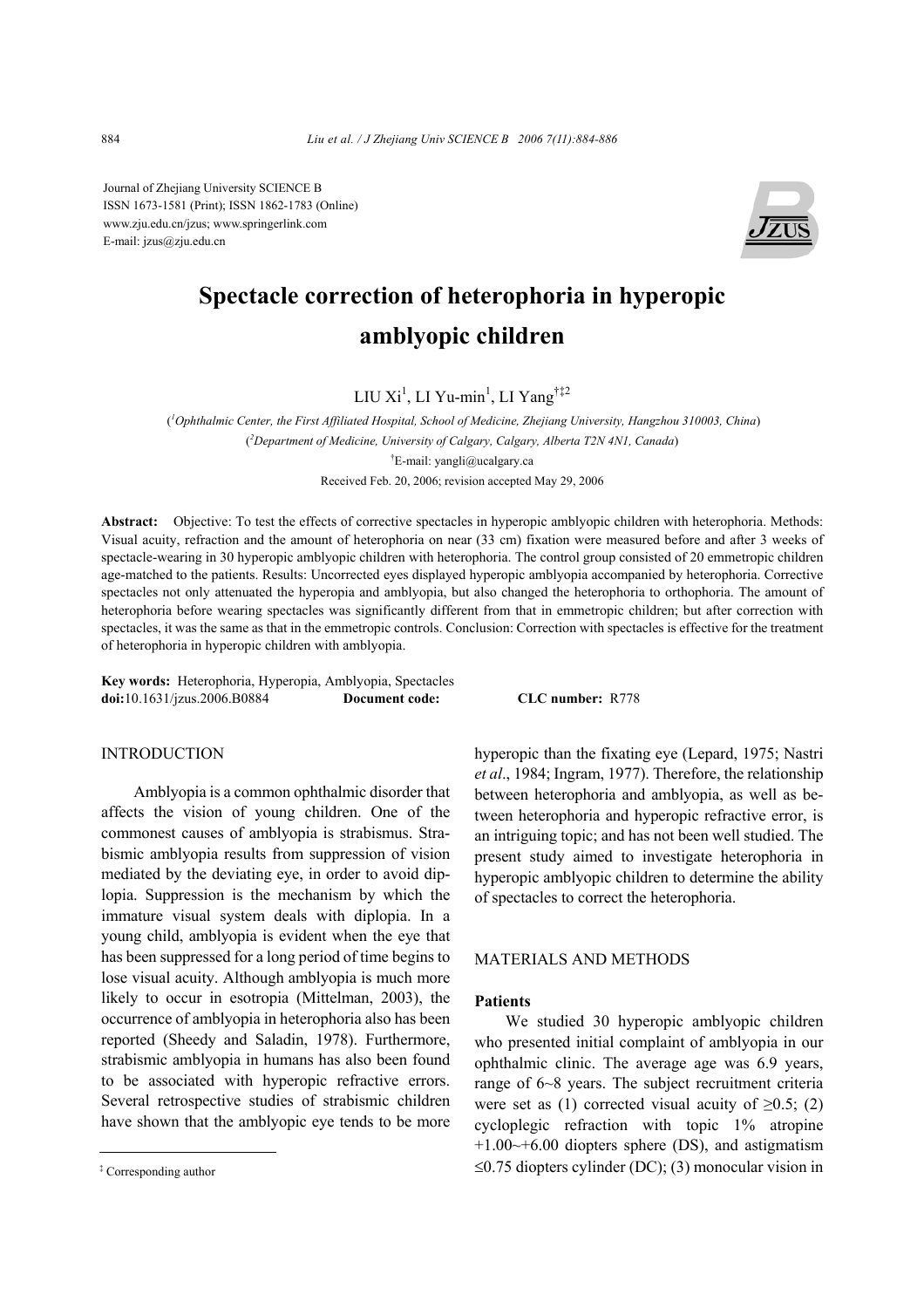both eyes, with no heterotropia; and (4) no abnormalities revealed by external examination of the ocular adnexa and fundus examination. The control group was 20 emmetropic children of the same age as the amblyopic children (average 6.8 years), with uncorrected vision acuity  $\geq 1.0$  and cycloplegic refraction −0.25~+0.75 DS. Subjects were able to terminate their participation at any time and for any reason. The parents of all subjects gave informed consent.

#### **Methods**

1. Assessment of cycloplegic refraction

Atropine eye drops (1%, w/v) were used in all subjects, twice daily for 5 d, and the cycloplegic refraction was checked by retinoscopy. Afterwards, corrective spectacles were prescribed, and the corrected visual acuity was recorded. The subjects wore these spectacles every waking moment until bedtime. Three weeks after the subjects started to wear the spectacles, their cycloplegic refraction and visual acuity were re-examined.

2. Measurement of the amount of heterophoria

The amount of heterophoria was measured with a Vision Tester VT-10 (TOPCON, Japan). A 6 prism diopters  $(\Delta)$  prism with base upward was put in front of the right eye, while a rotating prism was placed in front of the left eye. A near target consisting of a row of letters was held 33 cm in front of eyes. The subjects were then asked to observe the target without wearing spectacles. This caused various perceptual abnormalities, e.g. two rows of letters in the target. Then the rotating prism was adjusted until the subjects saw one clear row of letters in the target. The scale that the rotating prism indicated at this point was the amount of heterophoria (∆) of the uncorrected eyes for each subject. Afterwards, the amount of heterophoria was assessed again with corrective spectacles.

3. Statistical analysis

The data were expressed as mean±*SD*. The differences in the amounts of heterophoria between amblyopic patients and emmetropic subjects without the spectacles, as well as between the patients with spectacles and emmetropic subjects without spectacles, were compared using a Mann-Whitney U-test. The difference of the amounts of heterophoria with and without spectacles in individual amblyopic patients was compared using a two-tailed paired-comparison *t*-test. The significance was set at *P*<0.05.

# **RESULTS**

The amount of heterophoria in the uncorrected eyes of hyperopic amblyopic patients (without the corrective spectacles) was  $(4.5\pm5.7)$   $\Delta$ , whereas the amount of heterophoria with the corrective spectacles in these patients was (−4.4±5.68) ∆. The heterophoria magnitude of the control emmetropic subjects was (−5.1±4.76) ∆. The difference between magnitude of heterophoria in the hyperopic amblyopic patients without corrective spectacles, and that with spectacles, was statistically significant. The heterophoria magnitude in the uncorrected eyes of hyperopic amblyopic patients was also significantly different from that in the emmetropic controls without spectacles. However, the difference between magnitude of heterophoria in the hyperopic amblyopic patients with corrective spectacles, and in emmetropic subjects without the spectacles, was not statistically different (Table 1).

**Table 1 Magnitude of heterophoria before and after spectacle correction in hyperopic amblyopic patients** 

|                            | N  | Magnitude of heteropho-<br>ria (mean±SD, $\Delta$ ) |
|----------------------------|----|-----------------------------------------------------|
| Emmetropic controls        | 20 | $-5.1 \pm 4.76$                                     |
| Patients before correction | 30 | $4.5 \pm 5.7$ <sup>a</sup>                          |
| Patients after correction  | 30 | $-4.4\pm5.68$ <sup>b,c</sup>                        |

 $\binom{B}{0.05}$  compared to emmetropic controls;  $\binom{B}{0.01}$  compared to patients before correction; <sup>c</sup>P>0.05 compared to emmetropic controls

## DISCUSSION

The present study found that heterophoria existed in hyperopic amblyopic children and that corrective spectacles were of benefit for attenuating it. Heterophoria is defined as a deviation from orthoposition that occurs when binocular fusion is made impossible, e.g., by covering one eye. One type of heterophoria, esophoria, is a common condition in which the visual axes tend to deviate inwards; it may be due to a convergence excess, and it occurs most often in hyperopia. In our study, before correction with spectacles the patients displayed both hyperopia and esophoria, as expected. However, they also showed amblyopia, indicated by the loss of normal visual acuity. In the present study, we used corrective spectacles in hyperopic amblyopic patients with heterophoria, which adjusted the amount of heterophoria